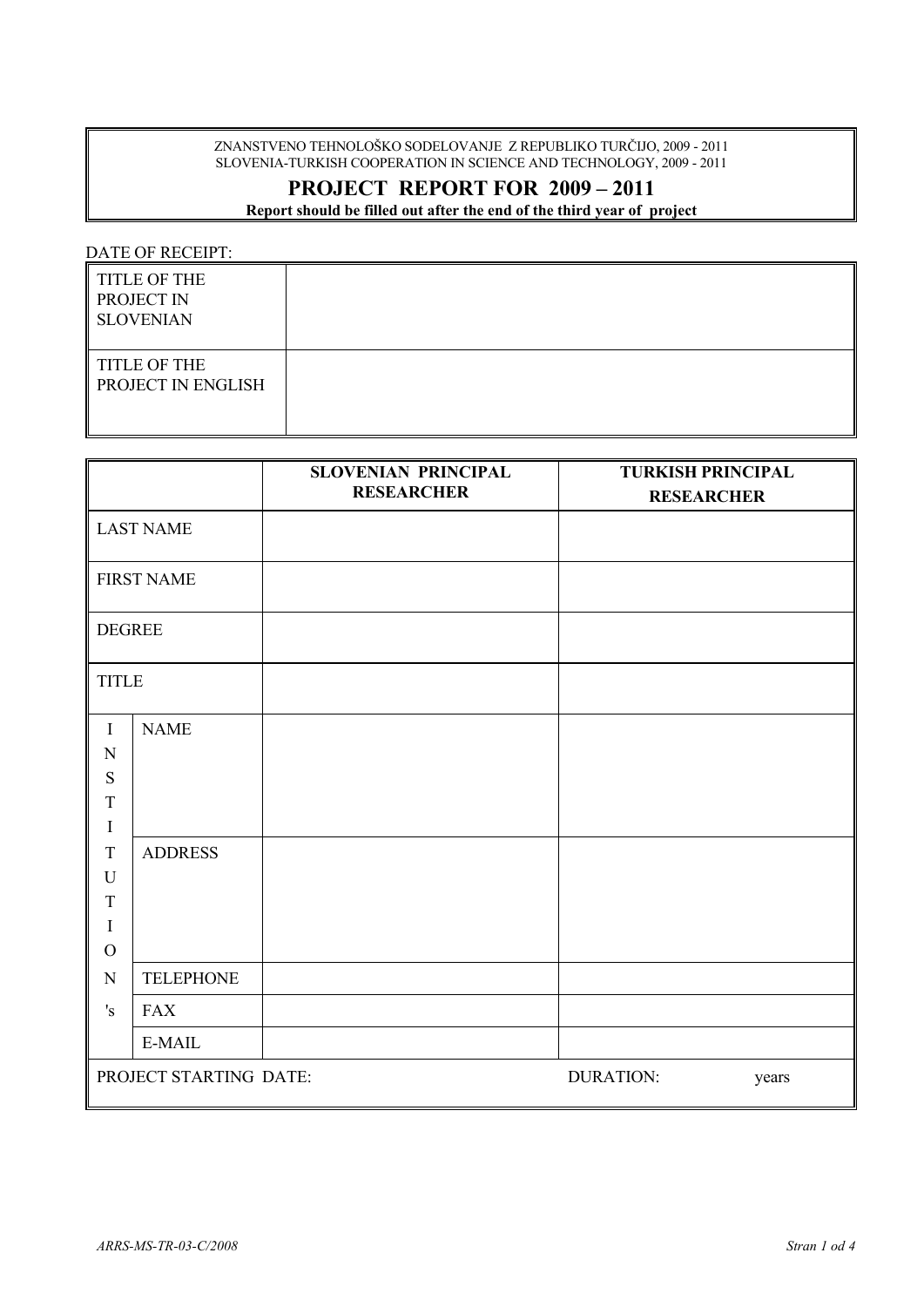| <b>RESULTS</b>                                       |  |  |  |
|------------------------------------------------------|--|--|--|
| <b>PUBLICATION</b><br>give the title of the journals |  |  |  |
| <b>LICENCE</b><br>countries, patent applications     |  |  |  |
| <b>OTHER</b>                                         |  |  |  |

## **SIGNATURES AND INSTITUTIONAL APPROVAL**

|                                                                                                                                                                |                                       | <b>SLOVENIA</b>                                | <b>TURKISH</b> |
|----------------------------------------------------------------------------------------------------------------------------------------------------------------|---------------------------------------|------------------------------------------------|----------------|
| RESEARCHER'S SIGNATURE &<br>DATE OF SIGNATURE                                                                                                                  |                                       |                                                |                |
|                                                                                                                                                                |                                       | I fully agree with the content of this report. |                |
| <b>INSTITUTE</b><br><b>DIRECTOR</b><br><b>OR</b><br><b>FISCAL</b><br>OFFICER's<br>(Only for<br>slovenian<br>institution)<br>Izpolni samo<br>slovenska<br>stran | <b>SIGNATURE AND</b><br><b>DATE</b>   |                                                |                |
|                                                                                                                                                                | <b>FIRST NAME</b><br><b>LAST NAME</b> |                                                |                |
|                                                                                                                                                                | <b>TITLE</b>                          |                                                |                |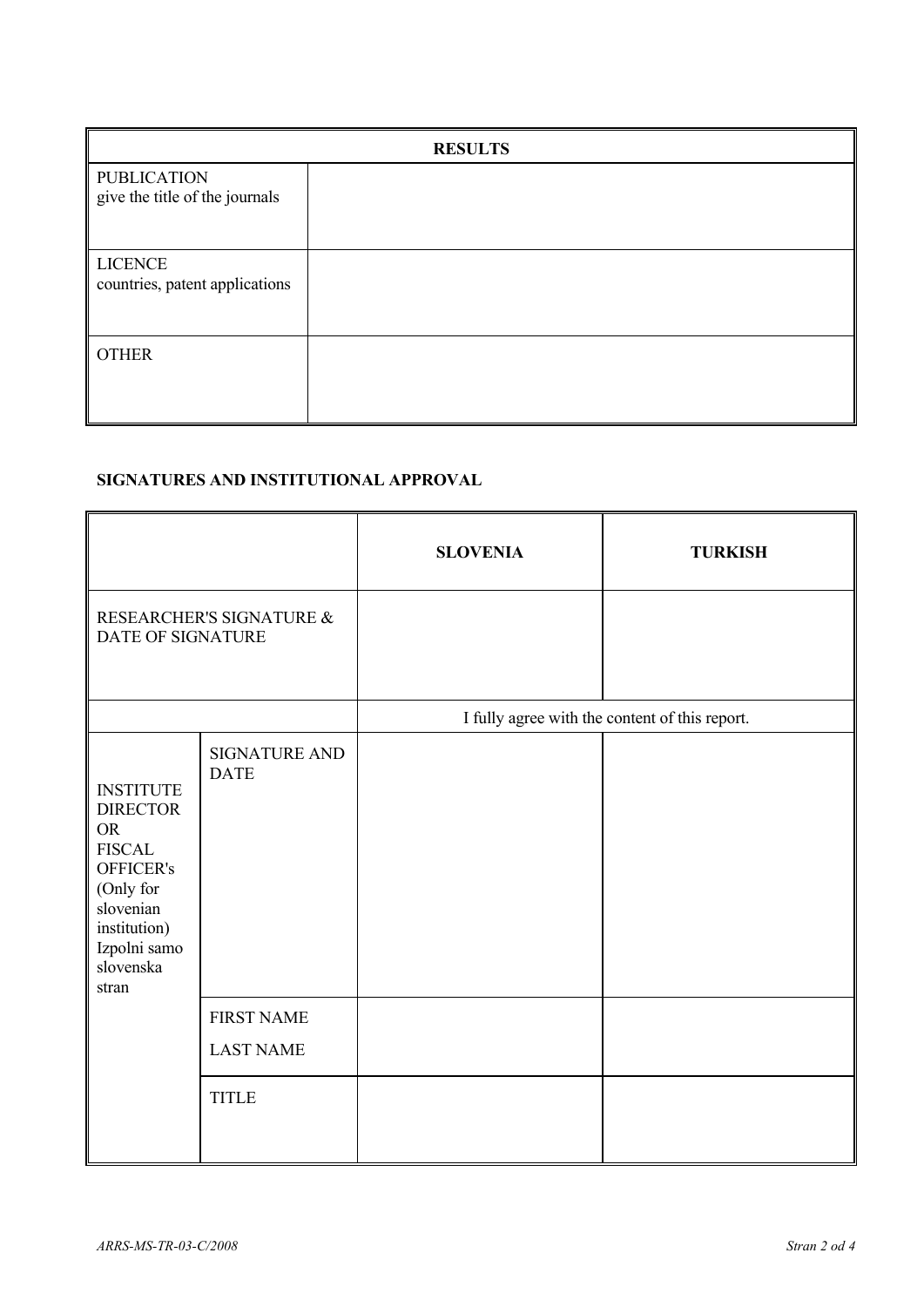| VISITS in year 2009 |             |             |           |
|---------------------|-------------|-------------|-----------|
|                     |             | <b>DATE</b> |           |
|                     | <b>NAME</b> | <b>FROM</b> | <b>TO</b> |
| to Slovenia         |             |             |           |
|                     |             |             |           |
|                     |             |             |           |
|                     |             |             |           |
|                     |             |             |           |
| to Turkey           |             |             |           |
|                     |             |             |           |
|                     |             |             |           |
|                     |             |             |           |
|                     |             |             |           |

| VISITS in year 2010 |             |             |           |  |
|---------------------|-------------|-------------|-----------|--|
|                     |             | <b>DATE</b> |           |  |
|                     | <b>NAME</b> | <b>FROM</b> | <b>TO</b> |  |
| to Slovenia         |             |             |           |  |
|                     |             |             |           |  |
|                     |             |             |           |  |
| to Turkey           |             |             |           |  |
|                     |             |             |           |  |
|                     |             |             |           |  |
|                     |             |             |           |  |
|                     |             |             |           |  |